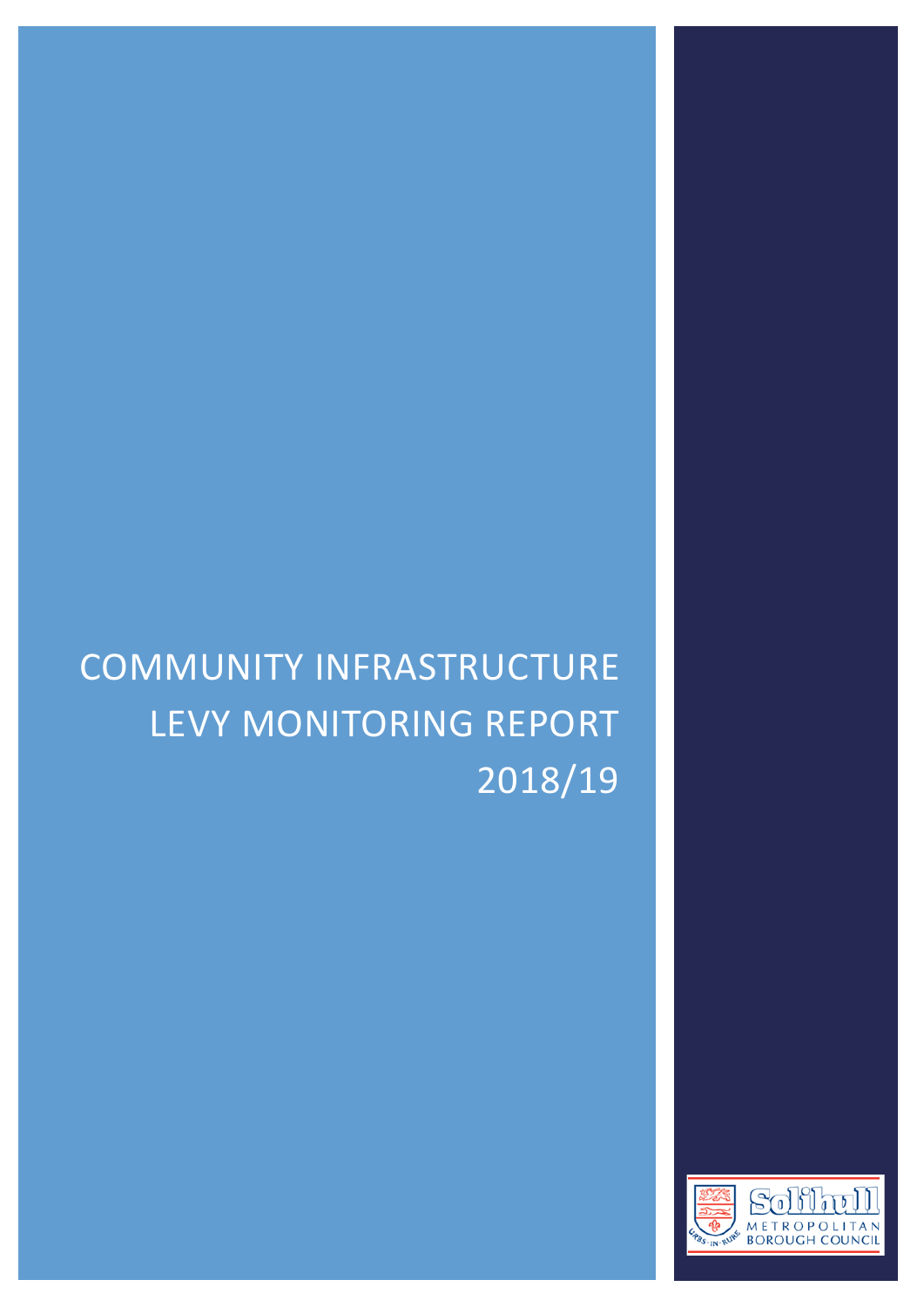# COMMUNITY INFRASTRUCTURE LEVY MONITORING REPORT 2018/19

In April 2010 new regulations were introduced that allows local authorities to set up a Community Infrastructure Levy (CIL).

CIL is a tariff charged on development, at a locally set rate, to fund infrastructure needs arising from new development in the Borough. This can include transport schemes; flood defences; schools; health & social care facilities; parks & green spaces; cultural & sports facilities.

SMBC introduced our charging schedule on 4<sup>th</sup> July 2016 and in order to ensure the levy is open and transparent, charging authorities must publish a report on the levy on their website by 31st December each year, for the previous financial year. This report covers the period from 01 April 2018 to 31 March 2019. Further information regarding our charging schedule can be found at [www.solihull.gov.uk/cil.](http://www.solihull.gov.uk/cil)

This is the third annual monitoring report that the Council has published following AMRs being published for the years 2016/17 and 2017/18. From December 2020 CIL monitoring will be incorporated into the authority's Infrastructure Funding Statement which will bring together information on sections 106 agreements and CIL.

#### **CIL FUNDING SUMMARY**

Once CIL receipts are received, the monies are divided into three areas:

- **Strategic CIL** which is to be spent on large scale, strategic infrastructure across the Borough.
- **Neighbourhood Proportion** this is passed directly to the Parish Council where the development takes place and can be up to 25% of the total CIL Receipts where a Neighbourhood Plan exists. Parishes without a Neighbourhood Plan will receive 15% (capped at £100 per existing Council Tax Dwelling). Where the Levy is collected in areas without a Parish, monies are held within a Ward allocation, with the responsibility for spending held with the Charging Authority.
- **Administration Expenditure** up to 5% of all CIL receipts are retained for administration costs for the Levy.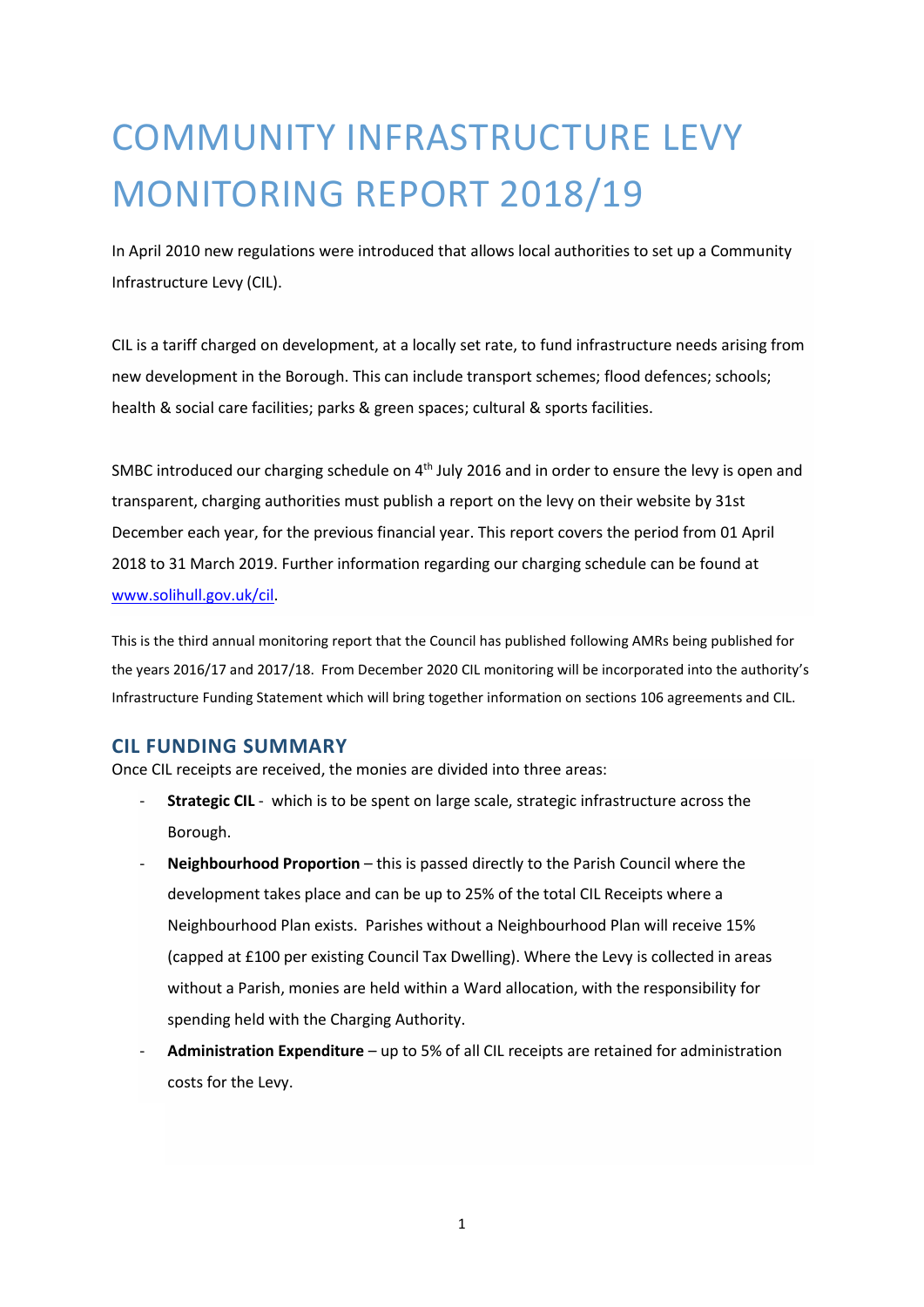#### **1. CIL SUMMARY REPORT**

The total CIL receipts in the reported year 2018/19, amounted to £1,580,216. This includes £1,263,626 in the CIL Strategic Fund; £238,555 to neighbourhood allocations and £78,035 to be applied to administrative expenses.

| Year         | <b>STRATEGIC</b><br><b>FUND</b> | <b>NEIGHBOURHOOD</b><br><b>FUND</b> | <b>ADMINISTRATION</b><br><b>FUND</b> | <b>ADMIN AS</b><br><b>PERCENTAGE</b><br><b>OF TOTAL</b> | <b>TOTAL</b><br><b>RECEIPTS</b> |
|--------------|---------------------------------|-------------------------------------|--------------------------------------|---------------------------------------------------------|---------------------------------|
| 2016/17      | £222,944                        | £41,802                             | £13,934                              | 5.00%                                                   | £278,680                        |
| 2017/18      | £698,387                        | £130,578                            | £43,521                              | 5.00%                                                   | £870,485                        |
| 2018/19      | £1,265,527                      | £236,657                            | £78,035                              | 4.94%                                                   | £1,580,219                      |
| <b>Total</b> | £2,184,855                      | £409,037                            | £135,489                             | 4.96%                                                   | £2,729,381                      |

The following table sets out the total CIL receipts since the levy was introduced in 2016:

The following tables set out the receipts and spending in more detail:

- 1. CIL Summary
- 2. Strategic CIL
- 3. Neighbourhood Proportion Summary
- 4. Neighbourhood Proportion (Parishes)
- 5. Neighbourhood Proportion (Wards)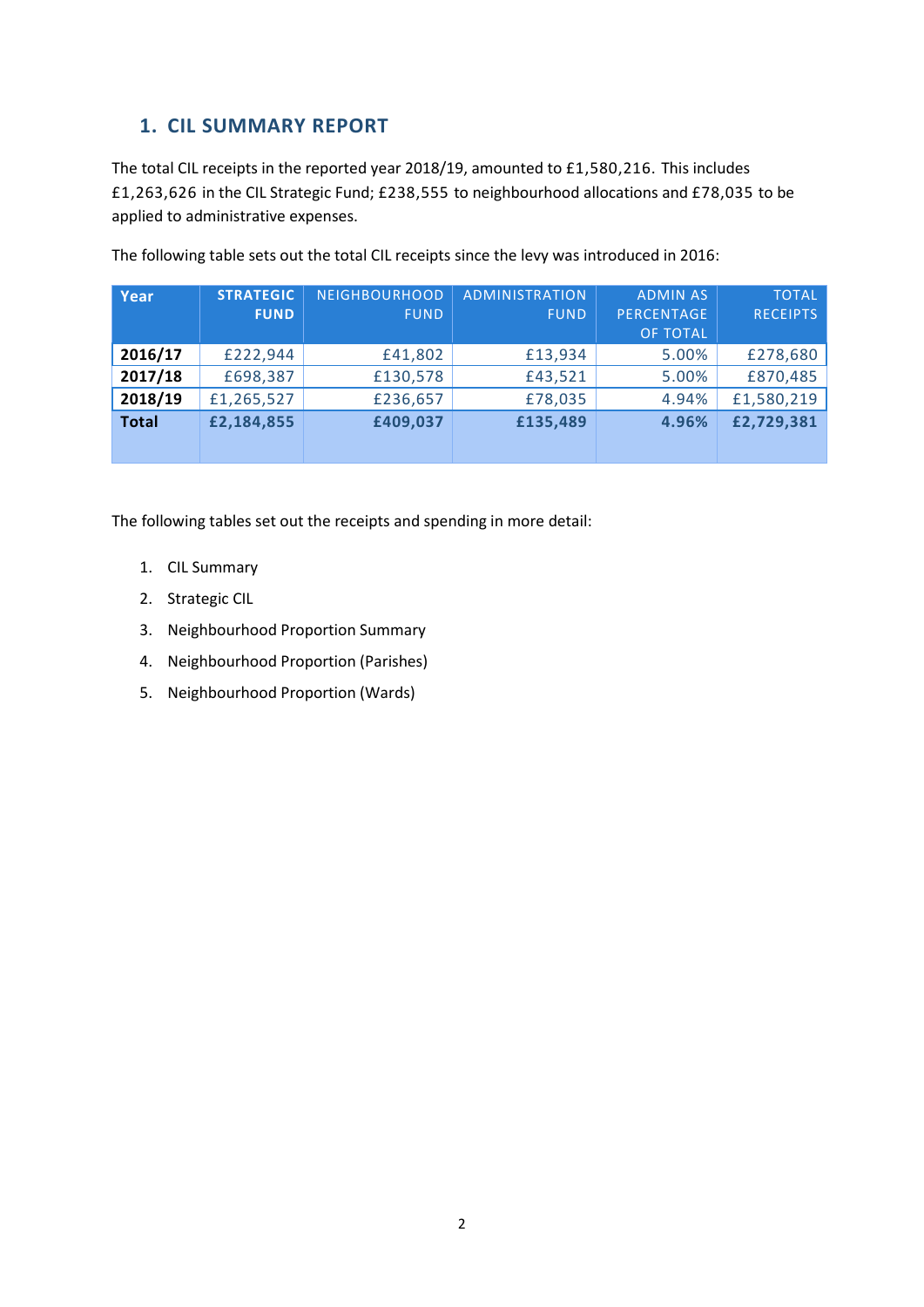### **2. CIL SUMMARY REPORT**

| <b>OVERALL CIL TOTALS</b>                                   |            |
|-------------------------------------------------------------|------------|
| Total CIL receipts for the reported year                    | £1,580,216 |
| Total CIL carried over from previous years                  | £1,091,711 |
| Total applied to administration expenses                    | £78,035    |
| Above as a percentage of CIL collected in the reported year | 4.94%      |
| Total Expenditure for the Reported Year                     | £78.035    |
| Total CIL retained at end of reported year                  | £2,593,892 |

### **3. STRATEGIC CIL REPORT**

| <b>STRATEGIC CIL TOTALS</b>                                  |            |
|--------------------------------------------------------------|------------|
| Total Strategic CIL Receipts for the year                    | £1,265,527 |
| Total Strategic CIL carried over from previous years         | £919,331   |
| Total Expenditure for the Reported Year                      | f۵         |
| Total Strategic CIL retained at the end of the reported year | £2,184,855 |

| <b>BREAKDOWN OF STRATEGIC CIL EXPENDITURE</b>                            |
|--------------------------------------------------------------------------|
| Items of infrastructure to which CIL (including land payments) has       |
| been applied:                                                            |
| N/A                                                                      |
| Details of infrastructure items (provision in whole or in part) relating |
| to CIL applied to repay money borrowed, including any interest,          |
| pursuant to regulation 62(4):                                            |
|                                                                          |
| N/A                                                                      |
| Details of infrastructure items relating to CIL passed to another        |
| person for that person to apply to funding the provision,                |
| improvement, replacement, operation or maintenance of                    |
| infrastructure pursuant to regulation 59(4):                             |
| N/A                                                                      |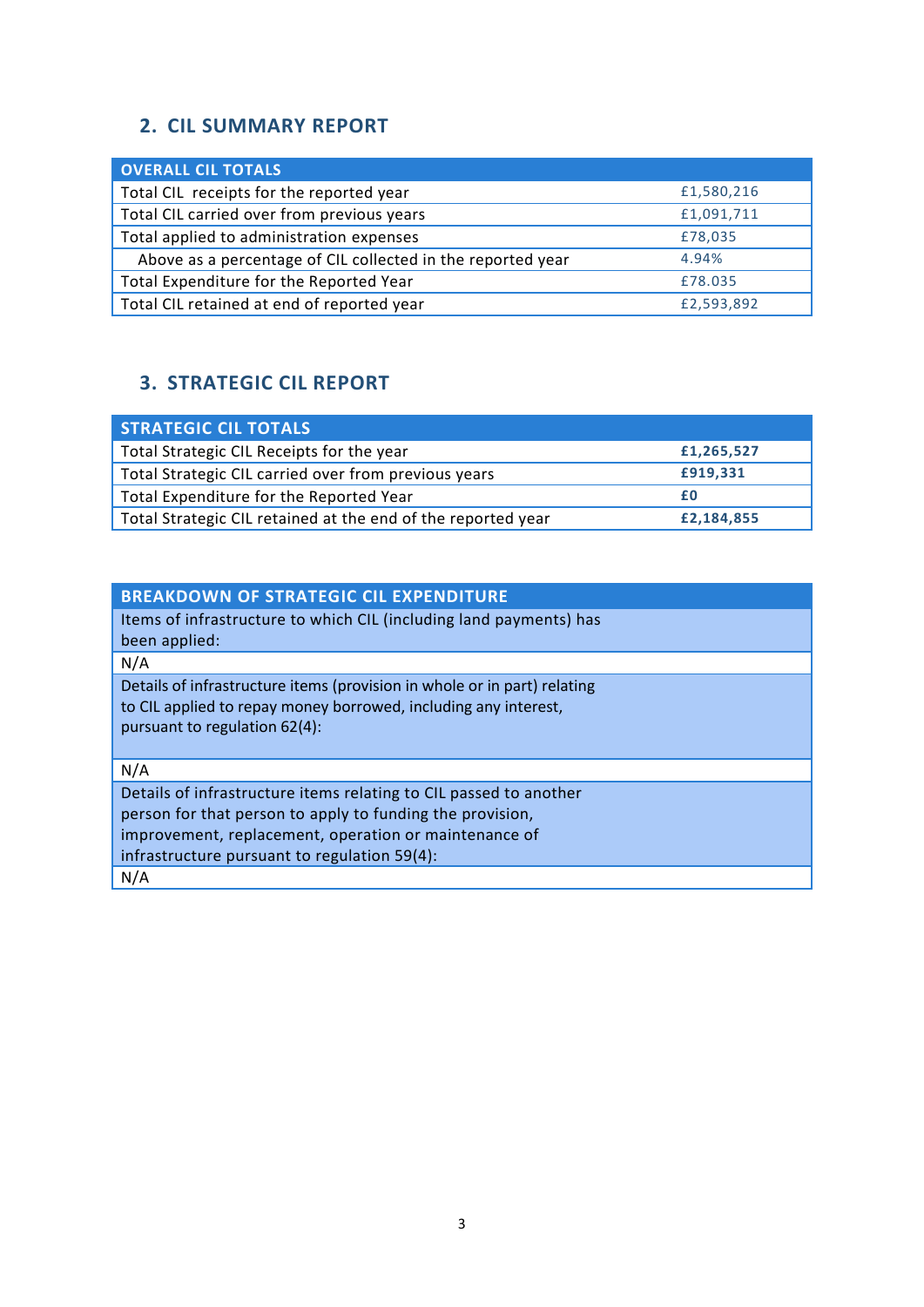#### **4. NEIGHBOURHOOD ALLOCATION REPORTS**

| NEIGHBOURHOOD ALLOCATION TOTALS (SUMMARY)                               |          |
|-------------------------------------------------------------------------|----------|
| Total Neighbourhood Allocation Receipts for the Reported Year           | £236,657 |
| Total Neighbourhood Allocation carried over from previous years         | £172,381 |
| Total Neighbourhood Allocation Expenditure for the Reported Year        | £Ο       |
| Total Neighbourhood Allocation retained at the end of the reported year | £409,037 |

#### **4. 4. NEIGHBOURHOOD ALLOCATION REPORTS (PARISH COUNCILS)**

| <b>PARISH:BALSALL</b>                                          |                  |
|----------------------------------------------------------------|------------------|
| Receipts for (Parish) the Reported Year                        | £7,434           |
| <b>Unspent carried over from previous years</b>                | £0               |
| <b>Expenditure</b> for the Reported Year                       | £0               |
| Items to which Parish receipts have been applied               | <b>AMOUNT ON</b> |
|                                                                | <b>EACH ITEM</b> |
| N/A                                                            | $-N/A$           |
| Retained by the Parish Council at the end of the reported year | £7,434           |
| <b>Total Receipts since 2016</b>                               | £7,434           |
| <b>Total Expenditure since 2016</b>                            | £0               |

| <b>PARISH:BARSTON</b>                                          |                  |
|----------------------------------------------------------------|------------------|
| Receipts for (Parish) the Reported Year                        | £0               |
| Carried over from previous years                               | £0               |
| <b>Expenditure</b> for the Reported Year                       | £0               |
| Items to which Parish receipts have been applied               | <b>AMOUNT ON</b> |
|                                                                | <b>EACH ITEM</b> |
| N/A                                                            | $-N/A$           |
| Retained by the Parish Council at the end of the reported year | £0               |
| <b>Total Receipts since 2016</b>                               | £0               |
| <b>Total Expenditure since 2016</b>                            | £0               |

| <b>PARISH:BERKSWELL</b>                                        |                                      |
|----------------------------------------------------------------|--------------------------------------|
| Receipts for (Parish) the Reported Year                        | £1,454                               |
| Carried over from previous years                               | £0                                   |
| <b>Expenditure</b> for the Reported Year                       | £0                                   |
| Items to which Parish receipts have been applied               | <b>AMOUNT ON</b><br><b>EACH ITEM</b> |
| N/A                                                            | $-N/A$                               |
| Retained by the Parish Council at the end of the reported year | £1,454                               |
| <b>Total Receipts since 2016</b>                               | £1,454                               |
| <b>Total Expenditure since 2016</b>                            | £0                                   |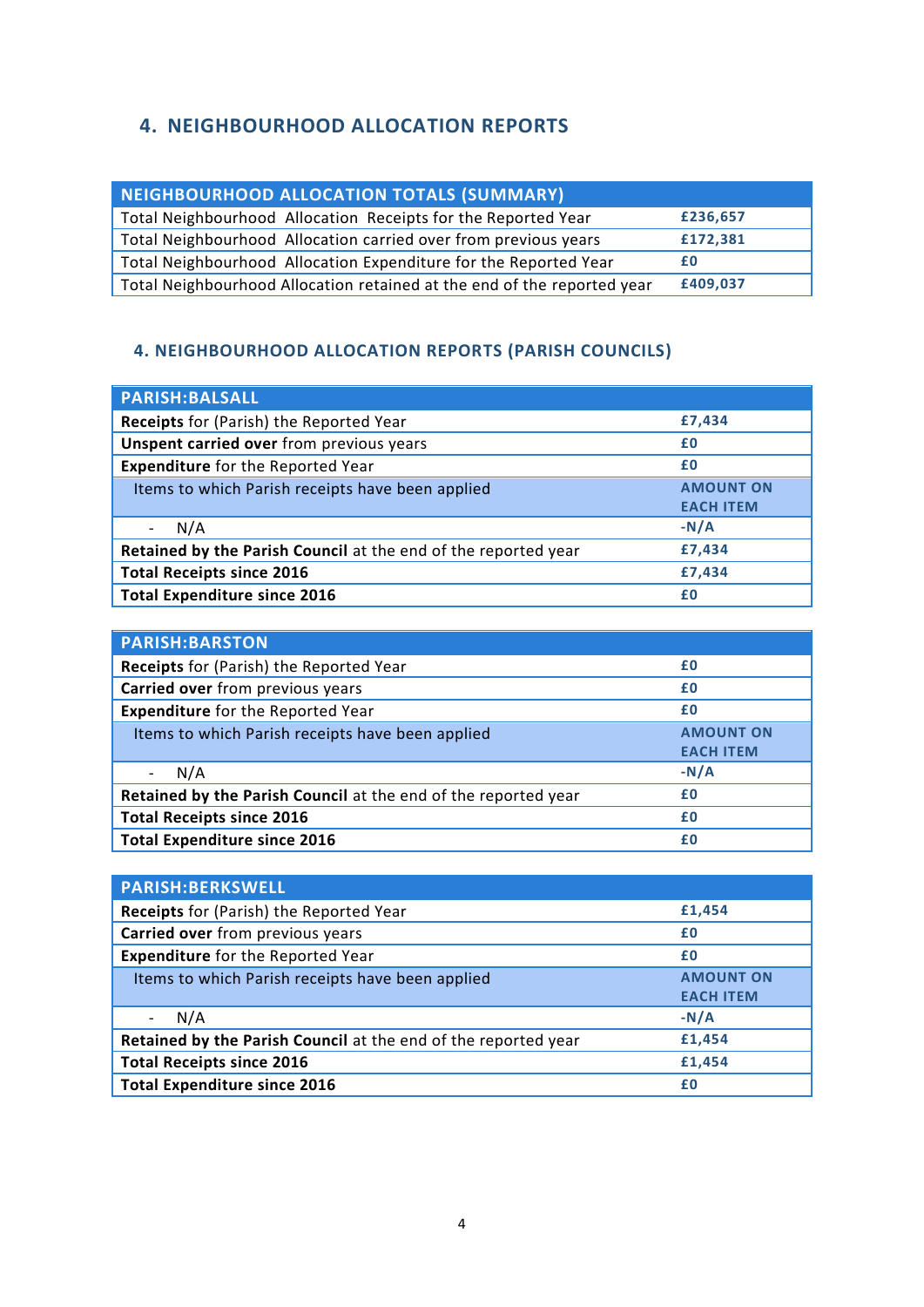| <b>PARISH:BICKENHILL</b>                                       |                  |
|----------------------------------------------------------------|------------------|
| Receipts for (Parish) the Reported Year                        | £74,706          |
| Carried over from previous years                               | £1,040           |
| <b>Expenditure</b> for the Reported Year                       | £0               |
| Items to which Parish receipts have been applied               | <b>AMOUNT ON</b> |
|                                                                | <b>EACH ITEM</b> |
| N/A                                                            | $-N/A$           |
| Retained by the Parish Council at the end of the reported year | £75,746          |
| <b>Total Receipts since 2016</b>                               | £75,746          |
| <b>Total Expenditure since 2016</b>                            | £0               |

| <b>PARISH: CASTLE BROMWICH</b>                                 |                  |
|----------------------------------------------------------------|------------------|
| Receipts for (Parish) the Reported Year                        | £0               |
| Carried over from previous years                               | £0               |
| <b>Expenditure</b> for the Reported Year                       | £0               |
| Items to which Parish receipts have been applied               | <b>AMOUNT ON</b> |
|                                                                | <b>EACH ITEM</b> |
| N/A                                                            | $-N/A$           |
| Retained by the Parish Council at the end of the reported year | £0               |
| <b>Total Receipts since 2016</b>                               | £0               |
| <b>Total Expenditure since 2016</b>                            | £0               |

| <b>PARISH: CHADWICK END</b>                                    |                  |
|----------------------------------------------------------------|------------------|
| Receipts for (Parish) the Reported Year                        | £0               |
| Carried over from previous years                               | £0               |
| <b>Expenditure</b> for the Reported Year                       | £0               |
| Items to which Parish receipts have been applied               | <b>AMOUNT ON</b> |
|                                                                | <b>EACH ITEM</b> |
| N/A                                                            | $-N/A$           |
| Retained by the Parish Council at the end of the reported year | £0               |
| <b>Total Receipts since 2016</b>                               | £0               |
| <b>Total Expenditure since 2016</b>                            | £0               |

| <b>PARISH: CHESWICK GREEN</b>                                  |                  |
|----------------------------------------------------------------|------------------|
| <b>Receipts</b> for (Parish) the Reported Year                 | £58,567          |
| Carried over from previous years                               | £0               |
| <b>Expenditure</b> for the Reported Year                       | £0               |
| Items to which Parish receipts have been applied               | <b>AMOUNT ON</b> |
|                                                                | <b>EACH ITEM</b> |
| N/A                                                            | $-N/A$           |
| Retained by the Parish Council at the end of the reported year | £58,567          |
| <b>Total Receipts since 2016</b>                               | £58,567          |
| <b>Total Expenditure since 2016</b>                            | £0               |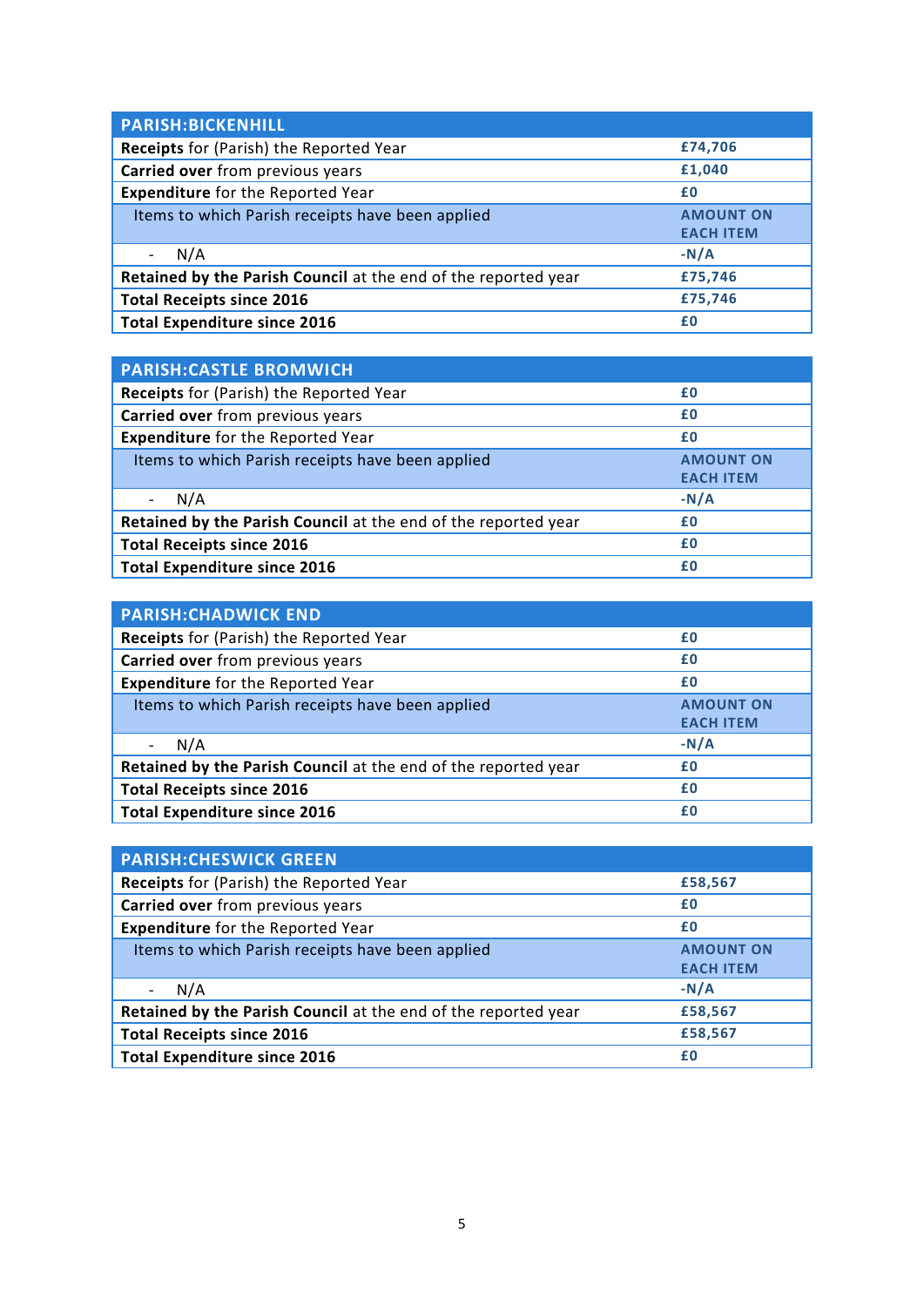| <b>PARISH:DICKENS HEATH</b>                                    |                  |
|----------------------------------------------------------------|------------------|
| Receipts for (Parish) the Reported Year                        | £12,649          |
| Carried over from previous years                               | £0               |
| <b>Expenditure</b> for the Reported Year                       | £0               |
| Items to which Parish receipts have been applied               | <b>AMOUNT ON</b> |
|                                                                | <b>EACH ITEM</b> |
| N/A                                                            | $-N/A$           |
| Retained by the Parish Council at the end of the reported year | £12,649          |
| <b>Total Receipts since 2016</b>                               | £12,649          |
| <b>Total Expenditure since 2016</b>                            | £0               |

| <b>PARISH:HAMPTON-IN-ARDEN</b>                                 |                  |
|----------------------------------------------------------------|------------------|
| Receipts for (Parish) the Reported Year                        | £5692            |
| Carried over from previous years                               | £5692            |
| <b>Expenditure</b> for the Reported Year                       | £0               |
| Items to which Parish receipts have been applied               | <b>AMOUNT ON</b> |
|                                                                | <b>EACH ITEM</b> |
| N/A                                                            | $-N/A$           |
| Retained by the Parish Council at the end of the reported year | £13,357.00       |
| <b>Total Receipts since 2016</b>                               | £13,357.00       |
| <b>Total Expenditure since 2016</b>                            | £0               |

| <b>PARISH: HOCKELY HEATH</b>                                   |                                      |
|----------------------------------------------------------------|--------------------------------------|
| <b>Receipts</b> for (Parish) the Reported Year                 | £0                                   |
| Carried over from previous years                               | £0                                   |
| <b>Expenditure</b> for the Reported Year                       | £0                                   |
| Items to which Parish receipts have been applied               | <b>AMOUNT ON</b><br><b>EACH ITEM</b> |
| N/A                                                            | $-N/A$                               |
| Retained by the Parish Council at the end of the reported year | £0                                   |
| <b>Total Receipts since 2016</b>                               | £0                                   |
| <b>Total Expenditure since 2016</b>                            | £0                                   |

| £0               |
|------------------|
| £0               |
| £0               |
| <b>AMOUNT ON</b> |
| <b>EACH ITEM</b> |
| $-N/A$           |
| £0               |
| £0               |
| £0               |
|                  |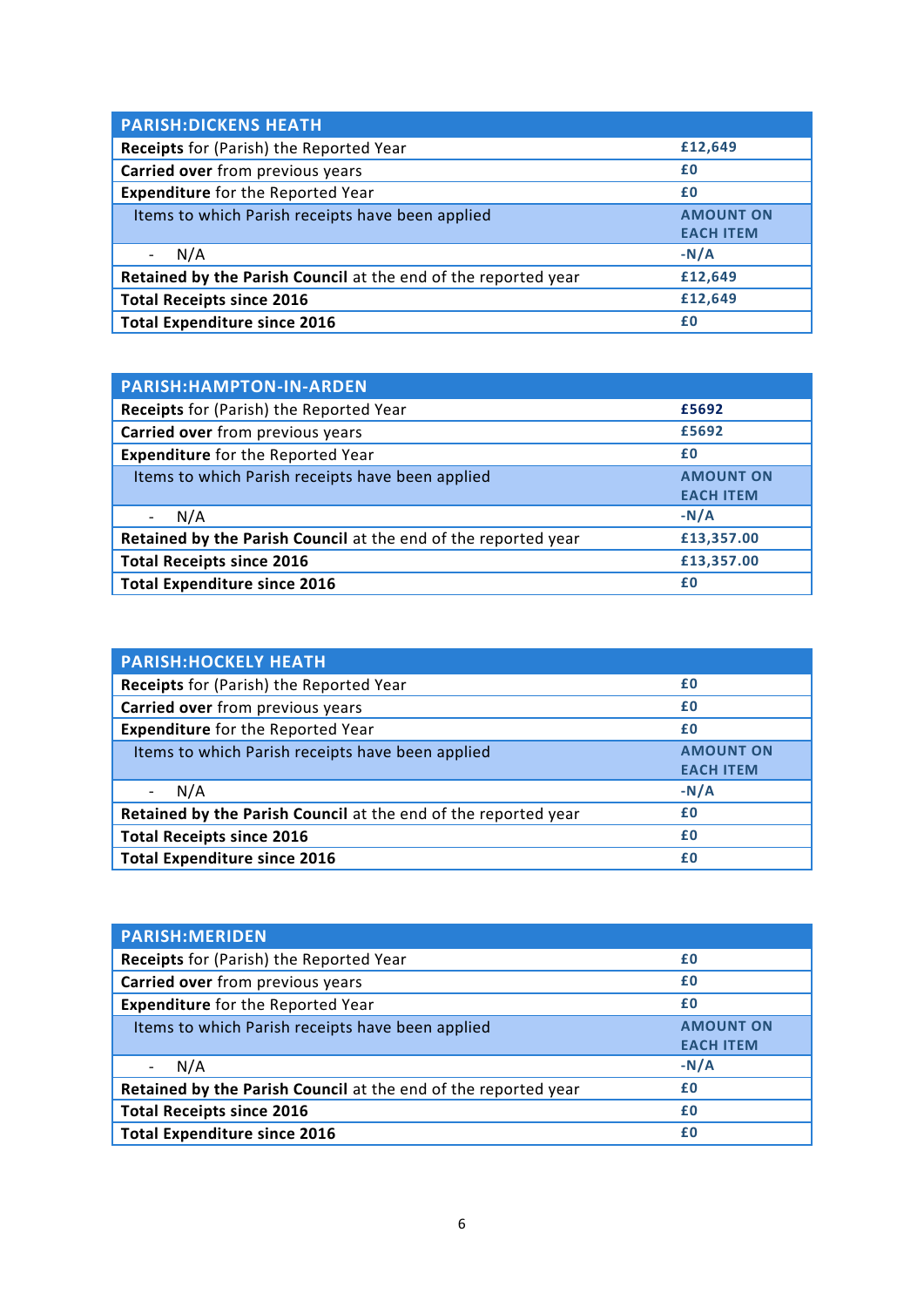| <b>PARISH:TIDBURY GREEN</b>                                    |                  |
|----------------------------------------------------------------|------------------|
| Receipts for (Parish) the Reported Year                        | £3,699           |
| Carried over from previous years                               | £9,799           |
| <b>Expenditure</b> for the Reported Year                       | £0               |
| Items to which Parish receipts have been applied               | <b>AMOUNT ON</b> |
|                                                                | <b>EACH ITEM</b> |
| N/A                                                            | $-N/A$           |
| Retained by the Parish Council at the end of the reported year | £13,498          |
| <b>Total Receipts since 2016</b>                               | £13,498          |
| <b>Total Expenditure since 2016</b>                            | £0               |

### **6. NEIGHBOURHOOD ALLOCATION REPORTS (WARDS)**

| <b>WARD: BLYTHE</b>                                      |                                      |
|----------------------------------------------------------|--------------------------------------|
| <b>Receipts</b> for (Parish) the Reported Year           | £5,179                               |
| Carried over from previous years                         | £0                                   |
| <b>Expenditure</b> for the Reported Year                 | £0                                   |
| Items to which Ward receipts have been applied           | <b>AMOUNT ON</b><br><b>EACH ITEM</b> |
| N/A                                                      | $-N/A$                               |
| Retained in the ward pot at the end of the reported year | £5,179                               |
| <b>Total Receipts since 2016</b>                         | £5,179                               |
| <b>Total Expenditure since 2016</b>                      | £0                                   |

| <b>WARD: DORRIDGE AND HOCKLEY HEATH</b>                  |                                      |
|----------------------------------------------------------|--------------------------------------|
| <b>Receipts for (Parish) the Reported Year</b>           | £7,570                               |
| Carried over from previous years                         | £24,025                              |
| <b>Expenditure</b> for the Reported Year                 | £0                                   |
| Items to which Ward receipts have been applied           | <b>AMOUNT ON</b><br><b>EACH ITEM</b> |
| N/A                                                      | $-N/A$                               |
| Retained in the ward pot at the end of the reported year | £31,595                              |
| <b>Total Receipts since 2016</b>                         | £31,595                              |
| <b>Total Expenditure since 2016</b>                      | £0                                   |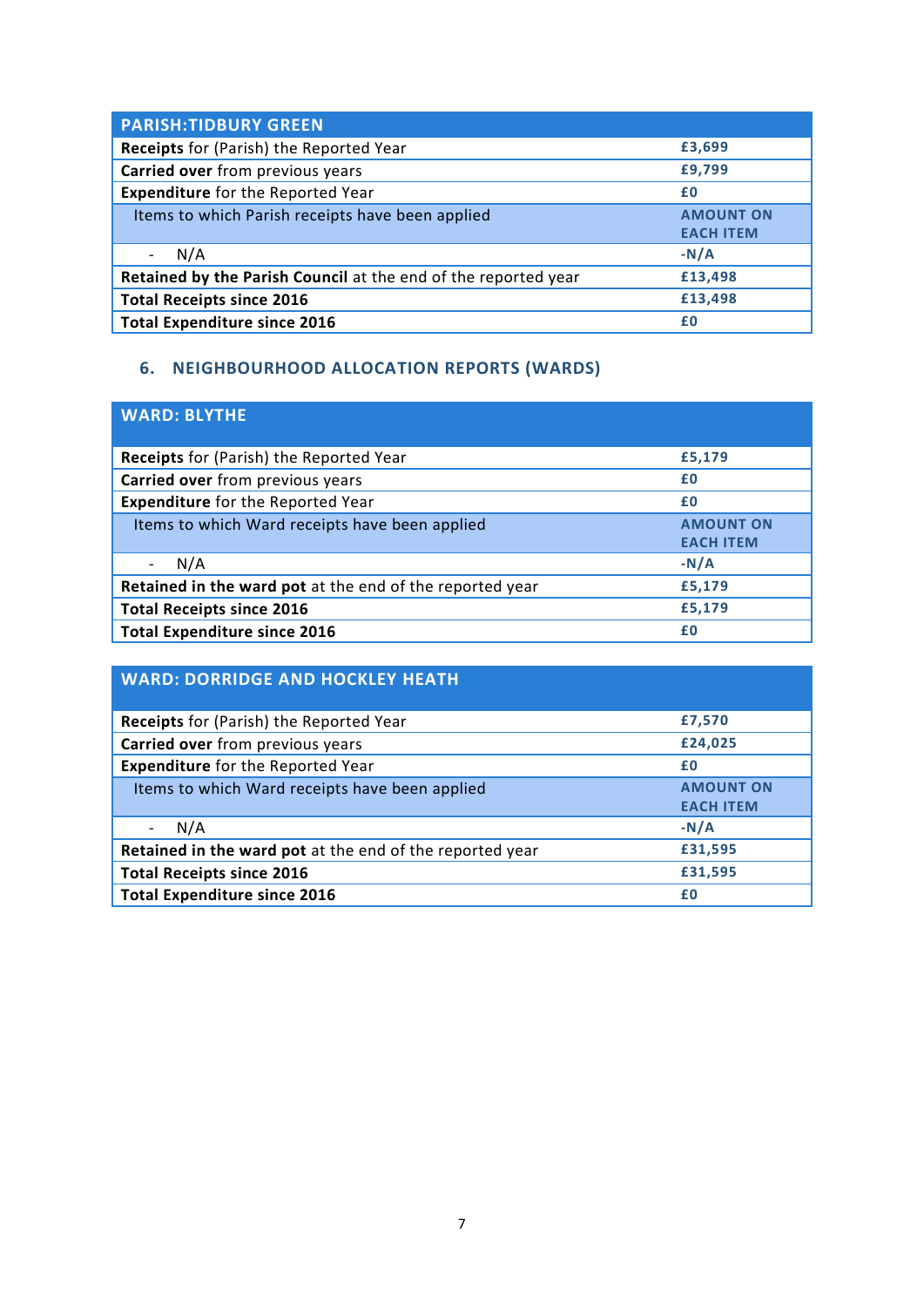| <b>WARD: LYNDON</b>                                      |                                      |
|----------------------------------------------------------|--------------------------------------|
| Receipts for (Parish) the Reported Year                  | £0                                   |
| Carried over from previous years                         | £0                                   |
| <b>Expenditure</b> for the Reported Year                 | £0                                   |
| Items to which Ward receipts have been applied           | <b>AMOUNT ON</b><br><b>EACH ITEM</b> |
| N/A                                                      | $-N/A$                               |
| Retained in the ward pot at the end of the reported year | £0                                   |
| <b>Total Receipts since 2016</b>                         | £0                                   |
| <b>Total Expenditure since 2016</b>                      | £0                                   |

| <b>WARD: OLTON</b>                                       |                                      |
|----------------------------------------------------------|--------------------------------------|
| <b>Receipts</b> for (Parish) the Reported Year           | £11,058                              |
| Carried over from previous years                         | £7,427                               |
| <b>Expenditure</b> for the Reported Year                 | £0                                   |
| Items to which Ward receipts have been applied           | <b>AMOUNT ON</b><br><b>EACH ITEM</b> |
| N/A                                                      | $-N/A$                               |
| Retained in the ward pot at the end of the reported year | £18,485                              |
| <b>Total Receipts since 2016</b>                         | £18,485                              |
| <b>Total Expenditure since 2016</b>                      | £0                                   |

| <b>WARD: ELMDON</b>                                      |                                      |
|----------------------------------------------------------|--------------------------------------|
| <b>Receipts</b> for (Parish) the Reported Year           | £0                                   |
| Carried over from previous years                         | £1,100                               |
| <b>Expenditure</b> for the Reported Year                 | £0                                   |
| Items to which Ward receipts have been applied           | <b>AMOUNT ON</b><br><b>EACH ITEM</b> |
| N/A                                                      | $-N/A$                               |
| Retained in the ward pot at the end of the reported year | £1,100                               |
| <b>Total Receipts since 2016</b>                         | £1,100                               |
| <b>Total Expenditure since 2016</b>                      | £0                                   |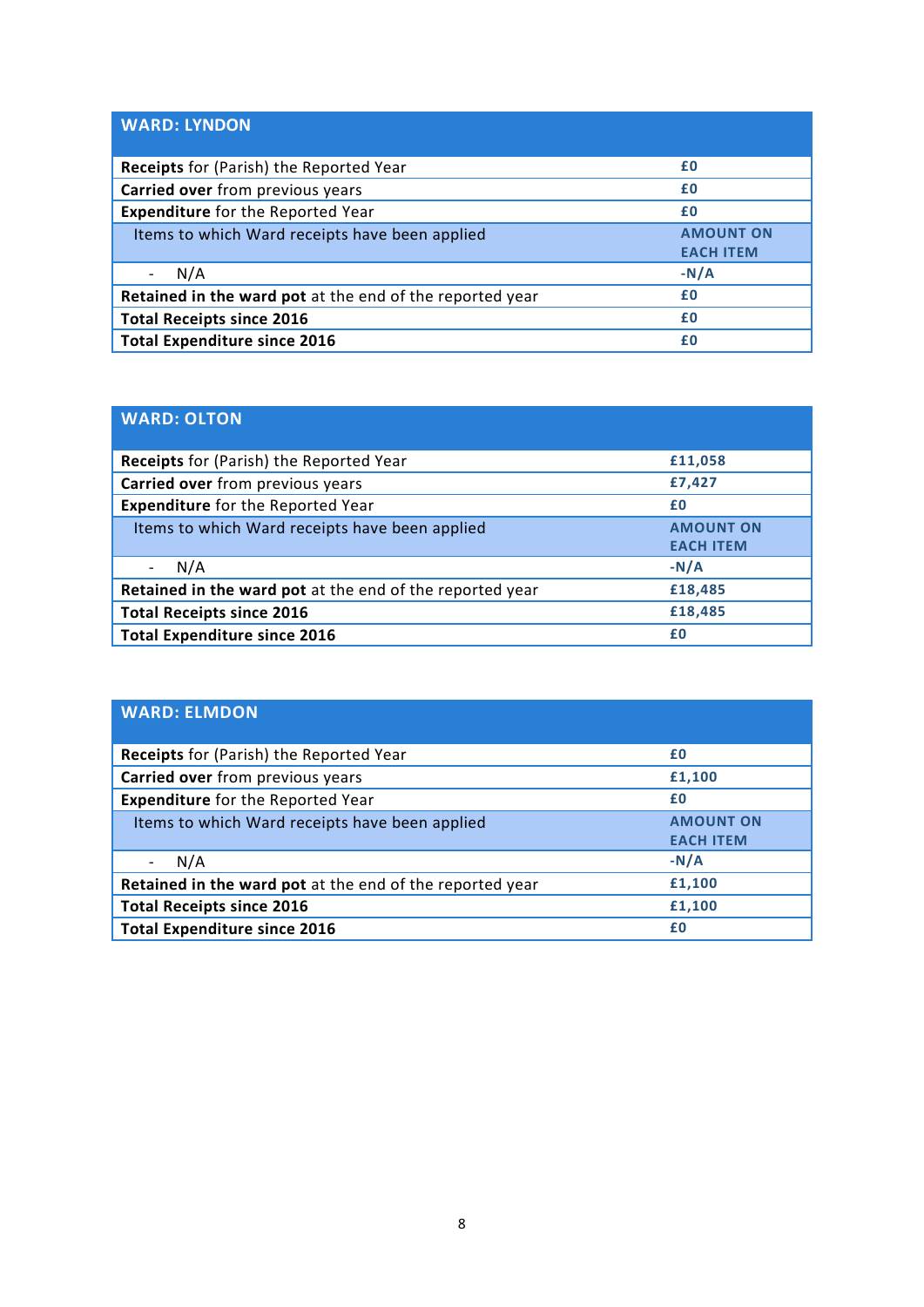| <b>WARD: SILHILL</b>                                     |                                      |
|----------------------------------------------------------|--------------------------------------|
| Receipts for (Parish) the Reported Year                  | £0                                   |
| Carried over from previous years                         | £47,351                              |
| <b>Expenditure</b> for the Reported Year                 | £0                                   |
| Items to which Ward receipts have been applied           | <b>AMOUNT ON</b><br><b>EACH ITEM</b> |
| N/A                                                      | $-N/A$                               |
| Retained in the ward pot at the end of the reported year | £47,351                              |
| <b>Total Receipts since 2016</b>                         | £47,351                              |
| <b>Total Expenditure since 2016</b>                      | £0                                   |

| <b>WARD: ST ALPHEGE</b>                                  |                                      |
|----------------------------------------------------------|--------------------------------------|
| <b>Receipts</b> for (Parish) the Reported Year           | £5,106                               |
| Carried over from previous years                         | £6,123                               |
| <b>Expenditure in the ward pot for the Reported Year</b> | £0                                   |
| Items to which Ward receipts have been applied           | <b>AMOUNT ON</b><br><b>EACH ITEM</b> |
| N/A                                                      | $-N/A$                               |
| Retained at the end of the reported year                 | £11,229                              |
| <b>Total Receipts since 2016</b>                         | £11,229                              |
| <b>Total Expenditure since 2016</b>                      | £0                                   |

| <b>WARD: KNOWLE</b>                                      |                                      |
|----------------------------------------------------------|--------------------------------------|
| <b>Receipts for (Parish) the Reported Year</b>           | £10,994                              |
| Carried over from previous years                         | £0                                   |
| <b>Expenditure</b> for the Reported Year                 | £0                                   |
| Items to which Ward receipts have been applied           | <b>AMOUNT ON</b><br><b>EACH ITEM</b> |
| N/A                                                      | $-N/A$                               |
| Retained in the ward pot at the end of the reported year | £10,994                              |
| <b>Total Receipts since 2016</b>                         | £10,994                              |
| <b>Total Expenditure since 2016</b>                      | £0                                   |